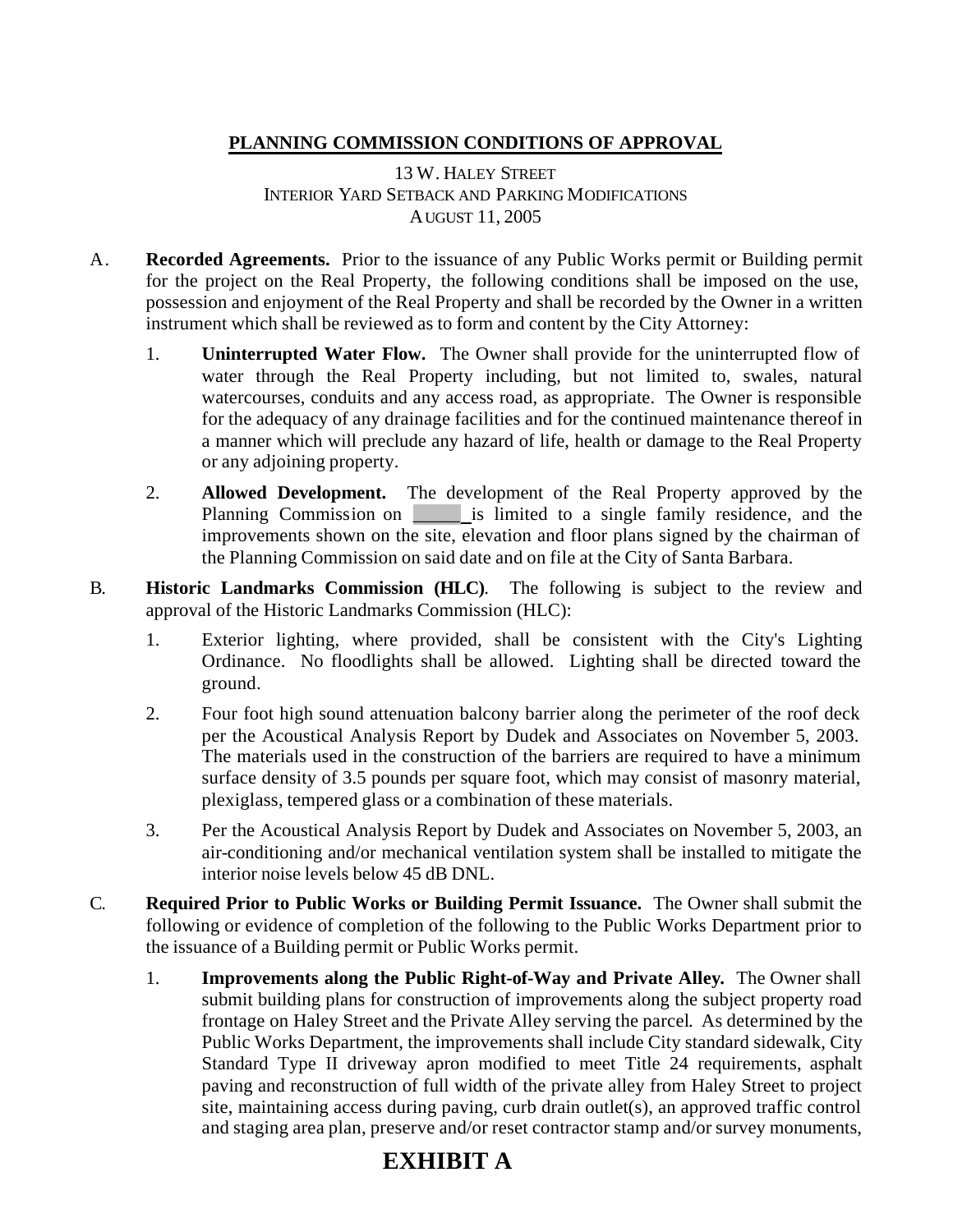drought-tolerant parkway landscaping, and provide adequate positive drainage from site. The building plans shall be prepared by a registered civil engineer or licensed architect and reviewed by the City Engineer.

- 2. **Hydrology Calculations.** Submit to the Land Development Engineer drainage calculations justifying that the onsite proposed and existing drainage conveyance system adequately convey a 25-year storm event.
- D. **Required Prior to Building Permit Issuance.** The following requirements shall be incorporated into, or submitted with the construction plans submitted to the Building & Safety Division with applications for building permits. All of these construction requirements must be completed prior to the issuance of a Certificate of Occupancy:
	- 1. The following information shall be specified on the construction plans submitted for building permits:
		- (a) **Construction Contact Signage.** Signage shall be posted at the points of entry to the site that list the contractor(s) name and phone number, wo rk hours, and site rules to assist Building Inspectors and Police Officers in the enforcement of the conditions of approval and inform subcontractors of site rules and restrictions.
		- (b) **Construction Hours.** Construction (including the preparation for construction work) is prohibited Monday through Friday between the before 8:00 a.m. and after 5:00 p.m., Saturdays, Sundays, and holidays observed by the City as legal holidays as shown below:

| Martin Luther King Jr.'s Birthday 3 <sup>rd</sup> Monday in January |  |
|---------------------------------------------------------------------|--|
|                                                                     |  |
|                                                                     |  |
|                                                                     |  |
|                                                                     |  |
|                                                                     |  |
| Following Thanksgiving Day Friday following Thanksgiving Day        |  |
|                                                                     |  |

\*When a holiday falls on a Saturday or Sunday, the preceding Friday or following Monday respectively shall be observed as a legal holiday.

- (c) **Construction-related truck trips.** Construction-related truck trips shall not be scheduled during peak hours (7:00 a.m. to 9:00 a.m. and 4:00 p.m. to 6:00 p.m.) to help reduce truck traffic on adjacent streets and roadways.
- (d) **Construction Equipment Maintenance.** All construction equipment, including trucks, shall be professionally maintained and fitted with standard manufacturers' muffler and silencing devices.
- (e) **Construction Parking.** Construction parking provided as follows: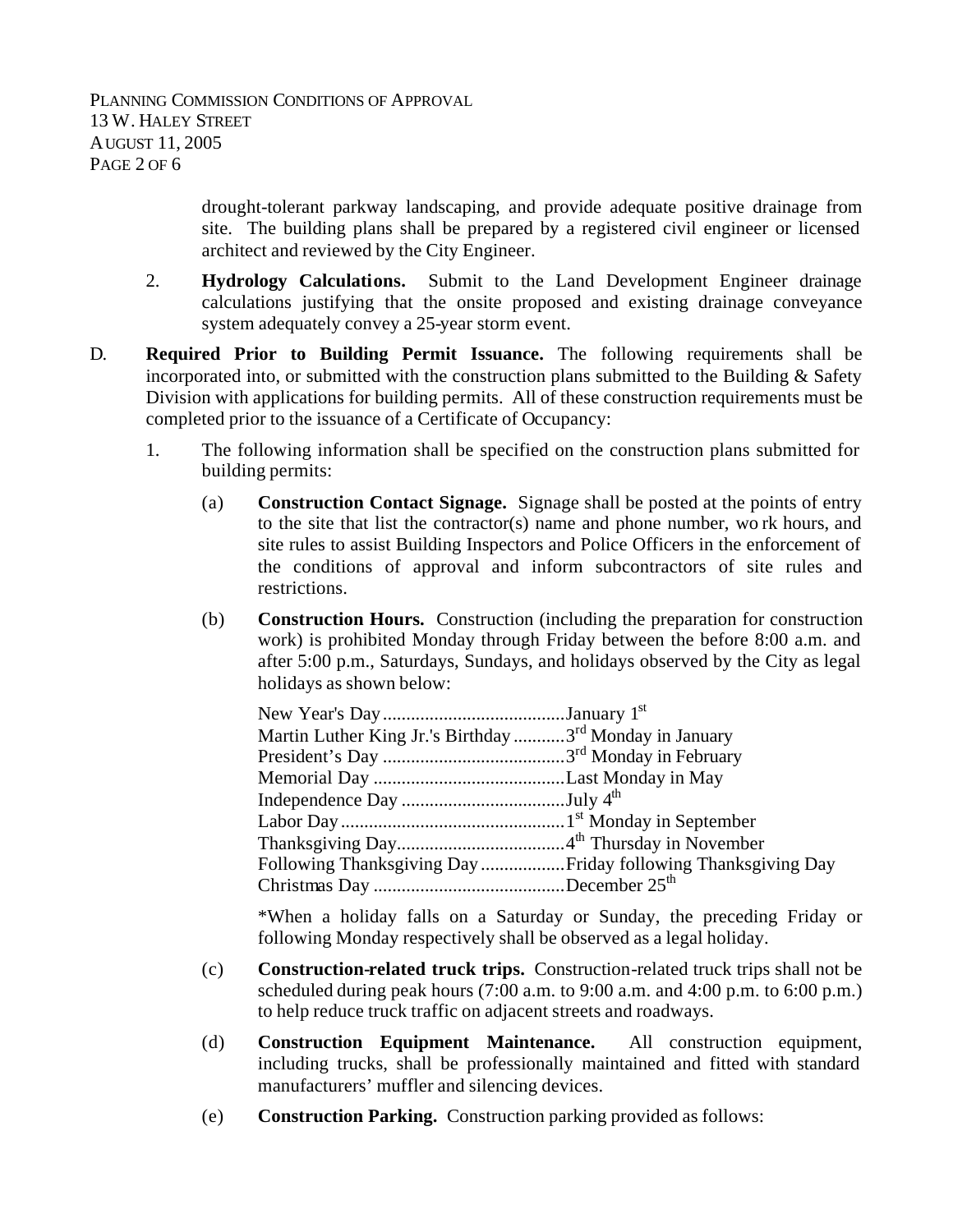PLANNING COMMISSION CONDITIONS OF APPROVAL 13 W. HALEY STREET AUGUST 11, 2005 PAGE 3 OF 6

- (1) During construction, free parking spaces for construction workers shall be provided on-site or off-site in a location subject to the approval of the Streets, Parking, and Transportation Operations Manager.
- (2) On-site or off-site storage shall be provided for construction materials and equipment.
- (f) **Construction Storage.** Storage of construction materials within the public right-of-way is prohibited.
- (g) **Construction Dust Control.** During site grading and transportation of fill materials, regular water sprinkling shall occur using reclaimed water whenever the Public Works Director determines that it is reasonably available. During clearing, grading, earth moving or excavation, sufficient quantities of water, through use of either water trucks or sprinkler systems, shall be applied to prevent dust from leaving the site. Each day, after construction activities cease, the entire area of disturbed soil shall be sufficiently moistened to create a crust.

Throughout construction, water trucks or sprinkler systems shall also be used to keep all areas of vehicle movement damp enough to prevent dust raised from leaving the site. At a minimum, this will include wetting down such areas in the late morning and after work is completed for the day. Increased watering frequency will be required whenever the wind speed exceeds 15 mph.

Sweep daily the frontage of the property and adjacent properties along alley way and Haley Street, parking areas, and staging areas at the construction site to decrease sediment transport to the public storm drain system and dust.

(h) **Unanticipated Archaeological Resources.** Prior to the issuance of a demolition permit, the Owner shall contract with an archaeologist from the most current City Qualified Archaeologists List for completion of a Phase I after removal of existing structures and prior to commencement of grading or construction activities.

A reinspection of the site by a qualified archaeologist shall be required when existing pavement and/or foundations are removed. Results of this resurvey and recommendations shall be submitted (in the form of an addendum to the Phase 1 Archaeological Survey) to the City of Santa Barbara Planning Division. If substantial new information is found, then the addendum will need to be approved by HLC. In the event that resurvey confirms that the project area is devoid of archaeological remains, no further work in the parcel shall be required.

In the event that an archaeological site or artifacts are encountered during the resurvey, all work in the immediate area of the find shall be halted, the rema ins recorded in the field by a qualified archaeologist, and procedures set forth in the Cultural Resources sections of the Master Environmental Assessment (MEA) be imposed to evaluate the importance of those resources. These procedures may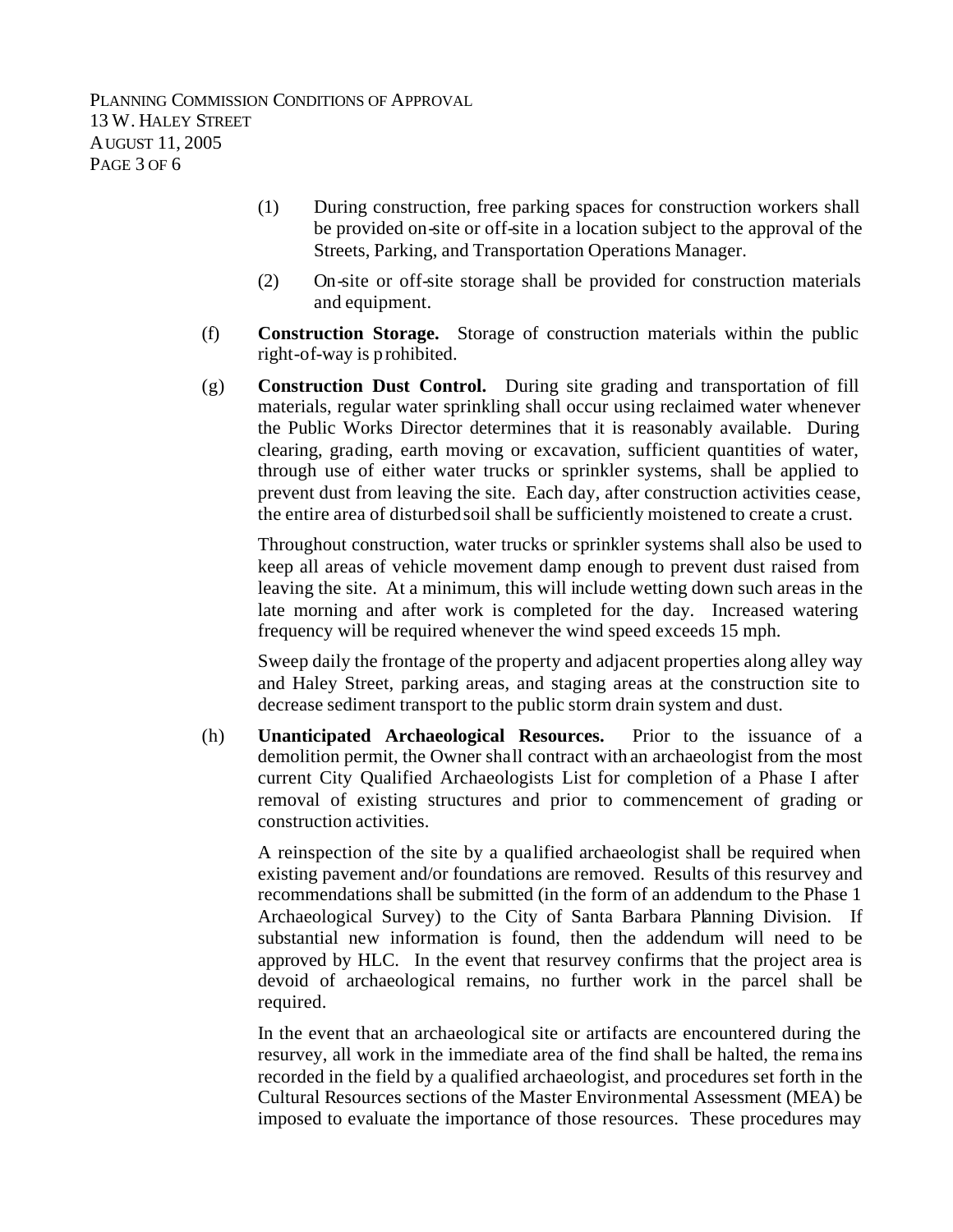PLANNING COMMISSION CONDITIONS OF APPROVAL 13 W. HALEY STREET AUGUST 11, 2005 PAGE 4 OF 6

> include a Phase 2 site evaluations and subsurface testing program and mitigation as necessary to ensure no significant impacts result.

> In the event that prehistoric remains are encountered, a qualified Native American representative should be contacted to monitor all further site disturbance in the vicinity of the remains and remain present during any additional subsurface site evaluation. In the event human remains are encountered, the Coroner and Native American Heritage shall be contacted immediately and procedures followed per Public Resources Code 5097.98.

- (i) **Demolition/Construction Materials Recycling.** The applicant shall, to the maximum extent feasible, reduce, recycle and/or re -use all construction/demolition waste and materials in order to minimize constructiongenerated waste conveyed to the landfill, and containers shall be provided on site for that purpose.
- (j) **Storm Water Quality Control**. The Owner shall apply storm water quality control guidelines to the project per the Public Works Department Construction Project Best Management Practices.
- (k) **Planning Commission Conditions and Signatures.** All Planning Commission Conditions of Approval shall be provided on a full size drawing sheet as part of the drawing sets. A statement shall also be placed on the above sheet as follows: The undersigned have read and understand the above conditions, and agree to abide by any and all conditions which is their usual and customary responsibility to perform, and which are within their authority to perform.

Signed:

| <b>Property Owner</b> |      | Date        |
|-----------------------|------|-------------|
| Contractor            | Date | License No. |
| Architect             | Date | License No. |
| Engineer              | Date | License No. |

- E. **Prior to Certificate of Occupancy.** Prior to issuance of the Certificate of Occupancy, the Owner of the Real Property shall complete the following:
	- 1. **Repair Damaged Public Improvements.** Repair any damaged public improvements (curbs, gutters, sidewalks, etc.) subject to the review and approval of the Public Works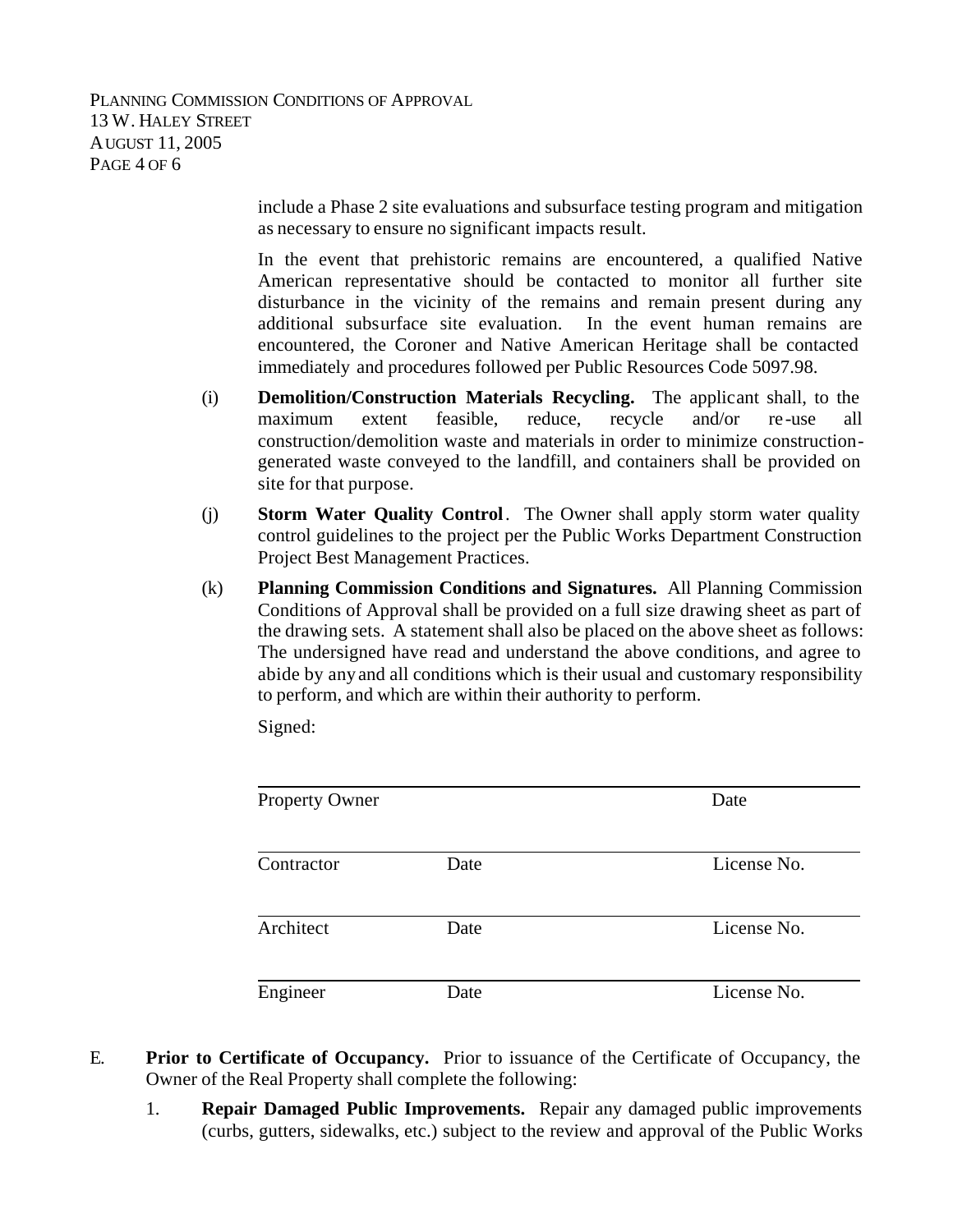Department. Where tree roots are the cause of the damage, the roots are to be pruned under the direction of the City Arborist.

- 2. **Complete Required Public Improvements.** Public improvements as shown on the building plans.
- 3. **Cross Connection Inspection.** The Owner shall request a cross connection inspection by the Public Works Water Reclamation/Cross Connection Specialist.
- 4. **Archaeological Report.** A reinspection of the site by a qualified archaeologist shall be required when existing pavement and/or foundations are removed. Results of this resurvey and recommendations shall be submitted (in the form of an addendum to the Phase 1 Archaeological Survey) to the City of Santa Barbara Planning Division. If substantial new information is found, then the addendum will need to be approved by HLC. In the event that resurvey confirms that the project area is devoid of archaeological remains, no further work in the parcel shall be required.
- F. **Litigation Indemnification Agreement.** In the event the Planning Commission approval of the Project is appealed to the City Council, Applicant/Owner hereby agrees to defend the City, its officers, employees, agents, consultants and independent contractors ("City's Agents") from any third party legal challenge to the City Council's denial of the appeal and approval of the Project, including, but not limited to, challenges filed pursuant to the California Environmental Quality Act (collectively "Claims"). Applicant/Owner further agrees to indemnify and hold harmless the City and the City's Agents from any award of attorney fees or court costs made in connection with any Claim.

Applicant/owner shall execute a written agreement, in a form approved by the City Attorney, evidencing the foregoing commitments of defense and indemnification within thirty (30) days of the City Council denial of the appeal and approval of the Project. These commitments of defense and indemnification are material conditions of the approval of the Project. If Applicant/Owner fails to execute the required defense and indemnification agreement within the time allotted, the Project approval shall become null and void absent subsequent acceptance of the agreement by the City, which acceptance shall be within the City's sole and absolute discretion. Nothing contained in this condition shall prevent the City or the City's Agents from independently defending any Claim. If the City or the City's Agents decide to independently defend a Claim, the City and the City's Agents shall bear their own attorney fees, expenses and costs of that independent defense.

## **NOTICE OF APPROVAL TIME LIMITS:**

The Planning Commission's action approving the Modifications shall terminate one (1) year from the date of the approval, per SBMC 28.87.360 if:

1. A building permit for the use authorized by the approval is not sought within twelve months of the approval unless an extension is granted by the Planning Commission and the construction authorized by the permit is diligently pursued to completion and issuance of a Certificate of Occupancy; or